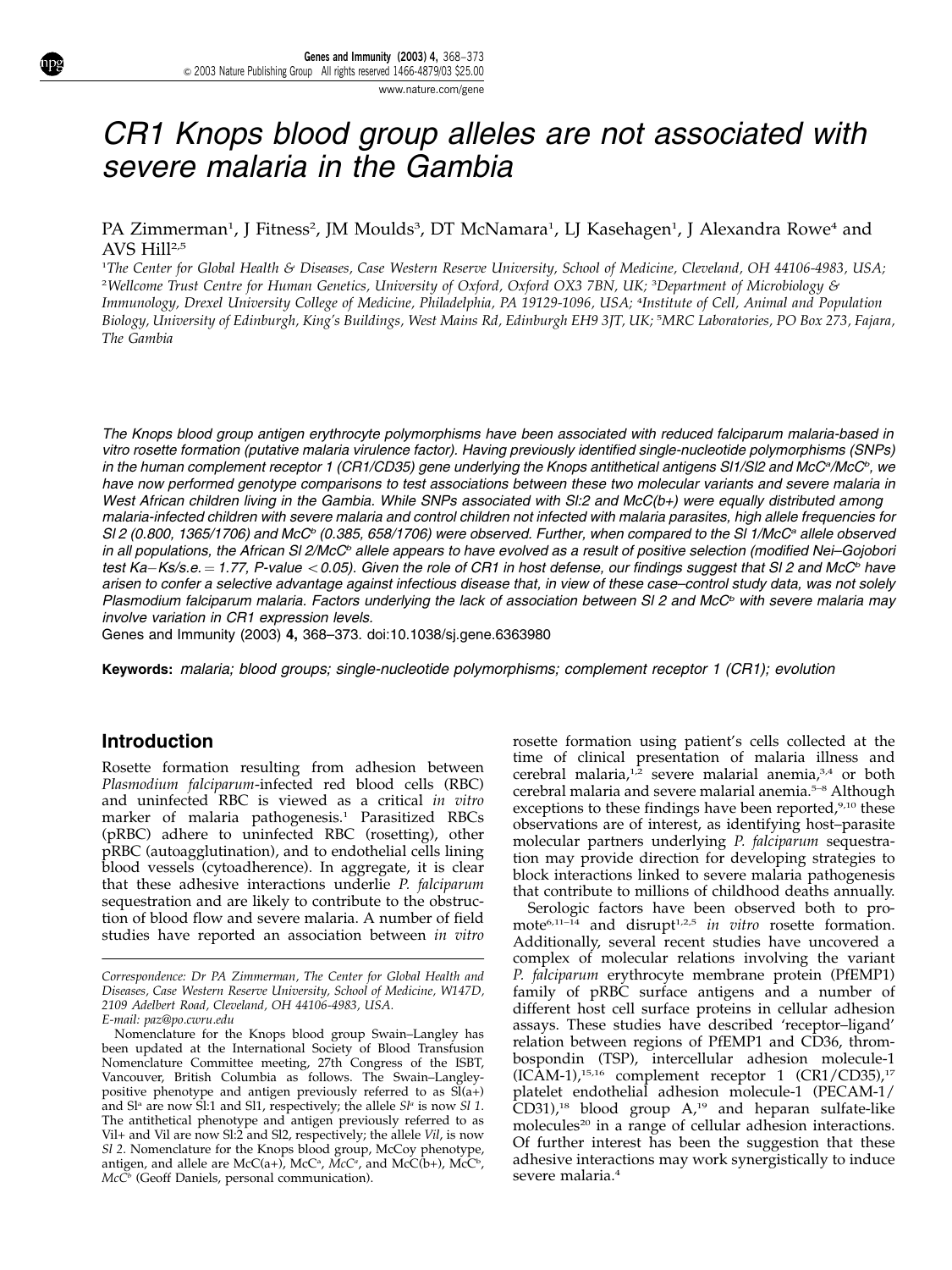Our recent studies have suggested that low CR1 expression and the Sl:2 phenotype (previously known as  $Vil+21$  are associated with reduced rosetting.<sup>17</sup> The Sl:2 phenotype may result from homozygosity for the Sl2 allele, presence of a nonexpressed Sl1 allele (amorph), and/or reduced expression levels of the Sl1 allele that obscure serological typing assays. Through identification of single-nucleotide polymorphisms SNPs in exon 29<sup>22</sup> of the CR1 gene, we recently correlated specific amino-acid substitutions in complement control protein (CCP) module 25 (R1601G and K1590E) with Knops Sl:2 and McC(b+) serologic phenotypes, respectively. Here, we have performed genotype comparisons to test associations between these two molecular variants and severe malaria in a well-characterized case–control study of West African children living in the Gambia.<sup>23</sup>

## **Results**

Consistent with previous studies,<sup>22,24,25</sup> we observed a significant elevation of the  $SI2$  (1601G) and  $McC<sup>b</sup>$  (1590E) alleles in the West African children (Sl2, 0.800, 1365/ 1706;  $McC<sup>b</sup>$ , 0.386, 658/1706) compared to Caucasian  $(Sl2, 0.005, 1/200; McC<sup>b</sup>, 0.000, 0/200)$ , Asian  $(Sl2, 0.030, 0.030)$  $6/198$ ;  $McC<sup>b</sup>$ , 0.020, 4/198), and Hispanic Americans (Sl2, 0.030, 6/200; McC<sup>b</sup>, 0.025, 5/200) (Sl2 Fisher's exact

369

test, P-value < 0.0001; McC<sup>b</sup> Fisher's exact test, P-value < 0.0001). Table 1 provides a comparison of genotype frequencies for these same populations. Overall, alleles at both the Sl and McC loci were observed to be in Hardy– Weinberg equilibrium (Sl  $\chi^2$  (2 df) = 0.79, P-value = 0.674; McC  $\chi^2$  (2 df) = 0.005, P-value = 0.997) for the Gambian children studied here. As the amino-acid substitution at position 1615 was not observed to influence serological recognition of either McCoy or Swain–Langley antigens,<sup>22</sup> and because all study subjects were either homozygous or heterozygous for the mutant allele (1615 V), this polymorphism was not considered in our association studies.

Results in Table 2 show that neither  $SI$  2 nor  $McC<sup>b</sup>$ alleles separately, or the  $SI$   $2/McC<sup>b</sup>$  allele (data not shown) conferred protection against any of the severe malaria phenotypes when malaria-infected children with disease were compared to children classified as 'nonmalaria controls' (children with mild, mostly infectious, illnesses who did not require hospital admission and did not have any malaria parasites in their blood on microscopy).<sup>23</sup> Children classified by a generalized phenotype of severe malaria were further characterized by having one of cerebral malaria (unrousable coma score $<$ 3,<sup>26</sup> or repeated seizures of  $>$ 30 min), severe anemia (hemoglobin $< 5 g/dl$  on admission), or by a combined category including death or disabling

Table 1 Comparing Sl (R1601G) and McC (K1590E) genotype frequencies: The Gambia vs North American ethnicities

| Ethnic/geographic group | $\it n$ | R/R <sup>a</sup> | Freq. | R/G | Freq. | G/G      | Freq. | $P$ -value <sup>b</sup> |
|-------------------------|---------|------------------|-------|-----|-------|----------|-------|-------------------------|
| SI (R1601G)             |         |                  |       |     |       |          |       |                         |
| The Gambia              | 853     | 40               | 0.047 | 261 | 0.306 | 552      | 0.647 |                         |
| Caucasian Am            | 100     | 99               | 0.990 |     | 0.010 | $\theta$ | 0.000 | < 0.0001                |
| Asian Am                | 99      | 94               | 0.949 | 4   | 0.040 |          | 0.010 | < 0.0001                |
| Hispanic Am             | 100     | 94               | 0.940 | 6   | 0.060 | $\theta$ | 0.000 | < 0.0001                |
| McC (K1590E)            | n       | K/K              | Freq. | K/E | Freq. | E/E      | Freq. | P-value                 |
| The Gambia              | 853     | 324              | 0.380 | 400 | 0.469 | 129      | 0.151 |                         |
| Caucasian Am            | 100     | 100              | 1.000 |     | 0.000 | $\theta$ | 0.000 | < 0.0001                |
| Asian Am                | 99      | 95               | 0.960 | 4   | 0.040 | $\theta$ | 0.000 | < 0.0001                |
| Hispanic Am             | 100     | 95               | 0.950 | 5   | 0.050 | $\theta$ | 0.000 | < 0.0001                |

a Single letter amino-acid sequence nomenclature is used to identify CR1CCP25 alleles (R=arginine, G=glycine, K=lysine, E=glutamic acid). b Fisher's exact test.

|  |  |  | Table 2 Comparing SI (R1601G) and McC (K1590E) genotype frequencies for Gambian mild control and severe malaria cohorts |  |
|--|--|--|-------------------------------------------------------------------------------------------------------------------------|--|
|--|--|--|-------------------------------------------------------------------------------------------------------------------------|--|

| Malaria phenotype   | $\boldsymbol{n}$ | R/R <sup>a</sup> | Freq. | R/G | Freq. | G/G | Freq. | $\gamma^2$ | $P$ -value <sup>b</sup> |
|---------------------|------------------|------------------|-------|-----|-------|-----|-------|------------|-------------------------|
| SI (R1601G)         |                  |                  |       |     |       |     |       |            |                         |
| Nonmalaria controls | 390              | 23               | 0.059 | 128 | 0.328 | 239 | 0.613 |            |                         |
| Malaria (severe)    | 463              | 17               | 0.037 | 133 | 0.287 | 313 | 0.676 | 4.7        | 0.095                   |
| Cerebral            | 331              | 13               | 0.039 | 95  | 0.287 | 223 | 0.674 | 3.4        | 0.182                   |
| Anemia              | 152              | 4                | 0.026 | 46  | 0.303 | 102 | 0.671 | 3.2        | 0.207                   |
| Death or sequelae   | 98               | 5                | 0.051 | 33  | 0.337 | 60  | 0.612 | 0.1        | 0.949                   |
| McC (K1590E)        | $\boldsymbol{n}$ | K/K              | Freq. | K/E | Freq. | E/E | Freq. | $\gamma^2$ | P-value                 |
| Nonmalaria controls | 390              | 155              | 0.397 | 171 | 0.438 | 64  | 0.164 |            |                         |
| Malaria (severe)    | 463              | 169              | 0.365 | 229 | 0.495 | 65  | 0.140 | 2.8        | 0.247                   |
| Cerebral            | 331              | 124              | 0.375 | 160 | 0.483 | 47  | 0.142 | 1.6        | 0.450                   |
| Anemia              | 152              | 55               | 0.362 | 76  | 0.500 | 21  | 0.138 | 1.7        | 0.420                   |
| Death or Sequelae   | 98               | 40               | 0.408 | 49  | 0.500 | 9   | 0.092 | 3.4        | 0.181                   |

a Single letter amino-acid sequence nomenclature is used to identify CR1CCP25 alleles (R=arginine, G=glycine, K=lysine, E=glutamic acid). b Fisher's exact test.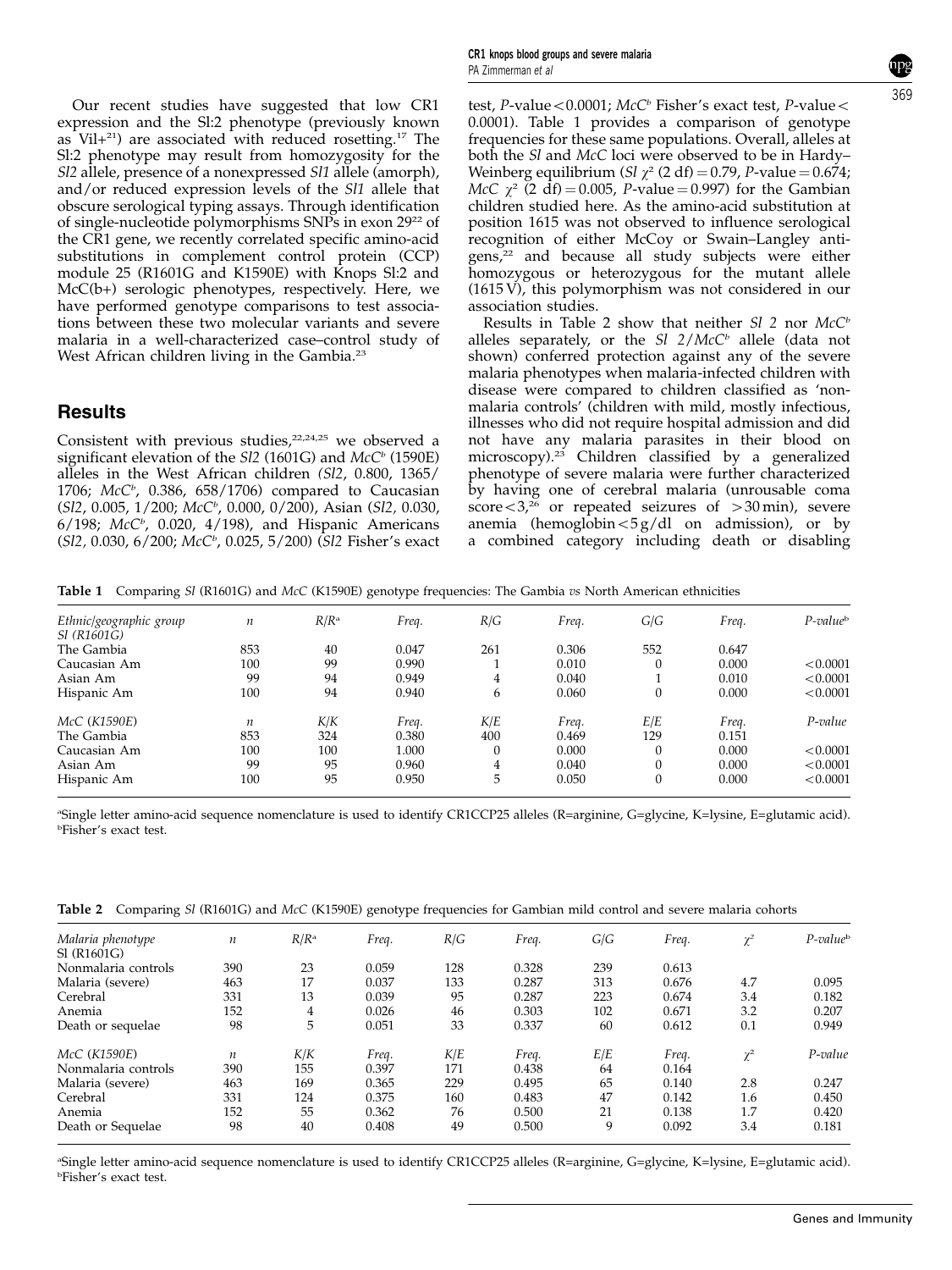Genes and Immunity

neurological sequelae when discharged from the hospital.27,28 For all comparisons, absence of association between the CR1CCP25 polymorphisms was independent of hemoglobin S in beta globin genotypes (the most significant human polymorphism conferring protection from severe malaria), and other potential confounders (sex, ethnic group, location of residence) (data not shown).

When DNA and amino-acid sequence comparisons were performed among human and Pan troglodytes CR1CCP25 haplotypes, we observed that all SNP led to amino-acid changes (nonsynonymous mutations) in the human alleles, whereas three of four SNP observed in the P. troglodytes CR1CCP25 coding sequence (GenBank Acc#. L24920)<sup>29</sup> did not change the amino-acid sequence (synonymous mutations). We then performed pairwise comparisons of the human CR1CCP25 sequences (Figure 1) to determine if evidence for positive or adaptive selection was observed. Results from a modified Nei– Gojobori test suggest that positive selection underlies the accumulation of sequence changes differentiating CR1CCP25Hs1 (Sl1/McC<sup>a</sup>; all human ethnic/geographic populations) and CR1CCP25Hs5 (Sl2/McC<sup>b</sup>; Africanderived) (Modified Nei–Gojobori (Jukes–Cantor) test  $(Ka-Ks/s.e. = 0.023/0.013 = 1.77, P-value < 0.05$ .<sup>30</sup> Additional evidence supportive of positive selection among human CR1CCP25 haplotypes was also obtained by the McDonald–Kreitman test<sup>31</sup> (Fisher's exact test, two-tailed  $P$ -value = 0.03). Together with results from our previous study showing that the amino-acid substitutions at positions 1590 and 1601 are responsible for the serological phenotype differences between McC(a+)  $vs$ McC(b+) and Sl:1 vs Sl:2, respectively,<sup>22</sup> evidence consistent with positive selection suggests that the CR1CCP25 polymorphisms have evolved to confer some form of selective advantage in African populations.

## **Discussion**

We observed a significant increase in the frequency of genetic polymorphisms associated with the Knops blood group phenotypes Sl:2 and McC(b+) in the Gambian study population living in malarious West Africa compared to non-African US-based populations. Despite the striking increased frequency of  $SI2$  and  $McC^{\overline{b}}$  in the Gambian study population, we did not observe an association between these African CR1 alleles and protection from severe malaria phenotypes.

To interpret this result, it may be important to consider the influence of erythrocyte CR1 expression polymorphism on the Knops serologic and malaria disease phenotypes. During our studies to identify DNA sequence polymorphisms associated with Sl:2 and McC(b+), we showed that both heterozygosity for the CR1 K1590E (SNP A4795G) and R1601G (SNP A4828G) amino-acid substitutions and erythrocyte CR1 expression polymorphism contributed to genotype-Knops blood group phenotype discordance in 18% of Malians studied.22 With this in mind, we examined further the associations between Sl and McC genotypes and severe malaria by excluding heterozygous individuals from our analyses; however, again no significant associations between Sl2/McC<sup>b</sup> alleles and severe malaria phenotypes were observed (data not shown).

Bellamy  $et$   $al^{32}$  have surveyed the same Gambian population studied here for a CR1 intron 27 Hind III polymorphism associated with CR1 expression level differences to determine if the low expression-associated allele would confer reduced susceptibility to severe malaria. Although no significant association was observed between the HindIII low expression-associated allele and protection from severe malaria, $32$  it is important to consider the relationship between this polymorphism and CR1 expression in different ethnic groups. While a number of studies have observed an association between the HindIII low-expression-associated allele and reduced CR1 expression in Caucasians, Herrera et al<sup>33</sup> found no association between this marker and CR1 expression in African Americans. Similar lack of association between CR1 expression and the CR1 intron 27 Hind III polymorphism has now been observed in a study population from Mali.<sup>34</sup> Given the observed inconsistencies between CR1 genetic and expression phenotype polymorphisms, efforts to determine how erythrocyte CR1 expression differences contribute to in vitro rosetting and severe malaria would require assessing erythrocyte CR1 density using freshly collected blood samples not available for this retrospective study.

We have therefore confronted an interesting, but inevitable limitation of PCR-based field investigations. PCR has enabled innumerable field studies once constrained by difficulties in obtaining sufficient quantities and numbers of fresh blood samples, and by limited supplies of antisera needed for blood group serology. Adhesion between pRBC and uninfected cells may be influenced by amino-acid sequence polymorphism as well as differences in CR1 protein expression. Therefore, DNA-based studies may be limited in detecting associations between critical molecular polymorphisms and disease-related phenotypes.

It will also be important to keep in mind the potentially complex molecular interactions between the highly polymorphic P. falciparum ligand, PfEMP1, and CR1. The C3b binding site (recognized by the mAb J3B11) has recently been identified as the region of CR1 necessary for *P. falciparum* rosetting.<sup>35</sup> Interestingly, this region does not contain either  $SI2$  or  $McC<sup>b</sup>$  polymorphisms. Using a number of *P. falciparum* laboratory strains  $(n = 4)$  and field isolates from Kenya  $(n = 15)$  and Malawi  $(n = 10)$ , it was shown that blocking interactions between erythrocyte-CR1 and P. falciparum-infected erythrocytes is consistently efficacious in inhibiting rosette formation and therefore not limited to one specific PfEMP1 sequence.<sup>35</sup> Thus, although initial characterization of CR1-PfEMP1 involvement with in vitro rosette formation relied upon a portion of a single PfEMP1 allele, this further study suggests that this host receptor–parasite ligand interaction may be a common biological mechanism responsible for adhesion between  $\overline{P}$ . falciparuminfected and uninfected erythrocytes. Therefore, through an improved understanding of factors that might inhibit erythrocyte-CR1–P. falciparum interactions in vitro, it may be possible to develop therapeutic agents to limit or eliminate severe falciparum malaria pathogenesis.

Numerous microbial pathogens, in addition to P. falciparum, contribute to the infectious burden on African populations. The worldwide distribution of the Sl1/  $McC<sup>a</sup>$  haplotype suggests that this apparent ancestral allele may have been carried by human populations

370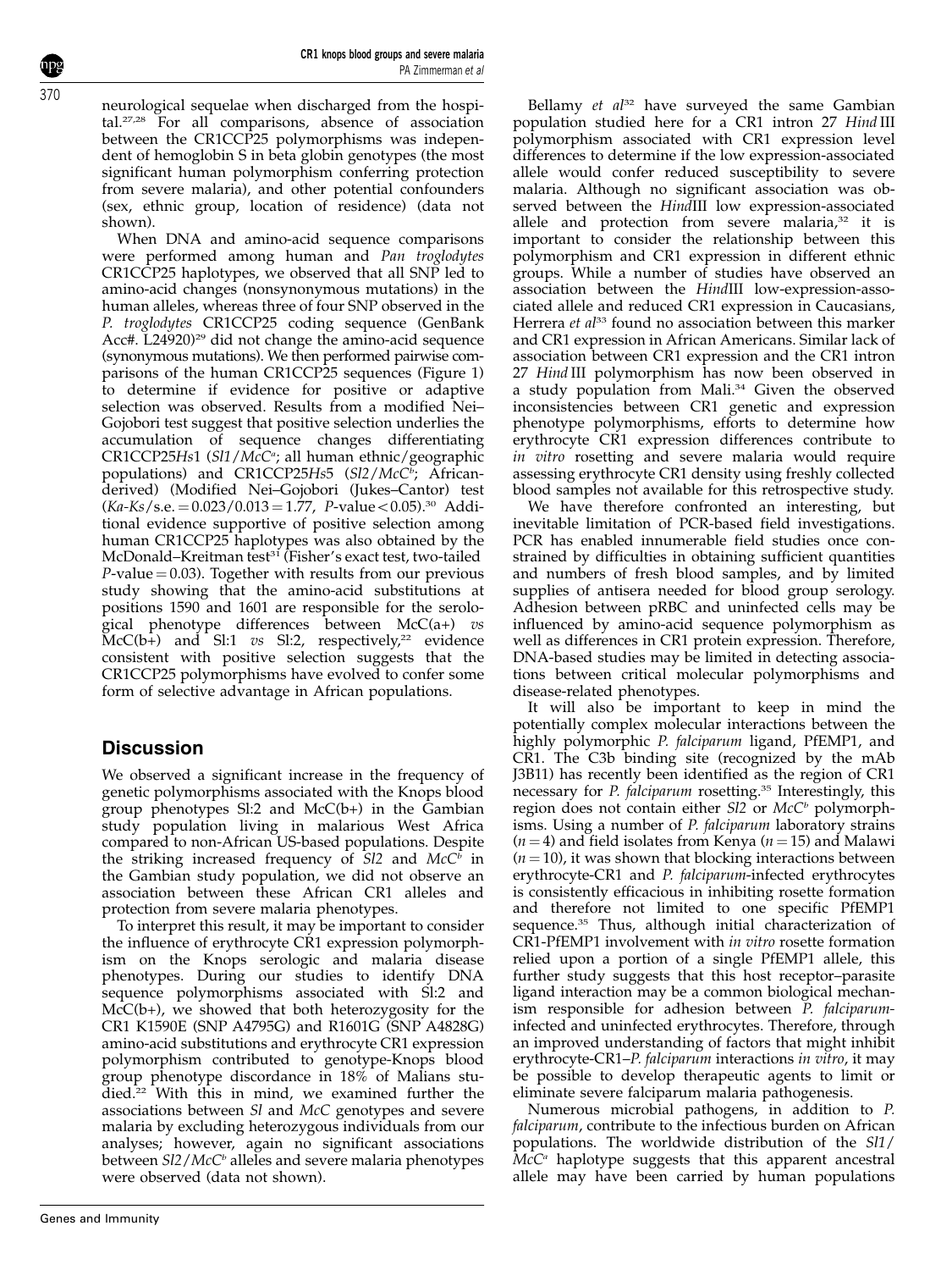migrating out of Africa between 60 000 and 100 000 years ago. The observed restriction of the  $SI2/McC<sup>b</sup>$  haplotype within African populations suggests that this haplotype has emerged within African populations after this time period. Sequence comparisons between the human and chimpanzee CR1CCP25 domains, in general, and between the CR1  $SI1/McC<sup>a</sup>$  (all human ethnic/geographic populations) and  $Sl2/McC<sup>b</sup>$  (African-derived) domains suggest that this region of CR1 and resulting conformations<sup>22</sup> have evolved under adaptive selection pressure. This hypothesis could be tested more completely after more extensive DNA sequence analysis of the human CR1 locus using linkage analysis approaches recently described by Sabeti et al.<sup>36</sup> Since  $\overline{S}$ 12/McC<sup>b</sup> appears to be advancing toward fixation in African populations (Table 1), and considering the important role  $CR1$  plays in regulating immunity and host defense<sup>37</sup> this polymorphism has probably been elevated in frequency by infectious disease that, in view of these case–control study data, was not solely P. falciparum malaria.

## Methods

#### Sample preparation

Samples analyzed here have been described previously.23,38 Overall this was a hospital-based case– control study of children categorized according to malaria infection/disease severity as nonmalaria cases with other mild illnesses (nonmalaria controls;  $n = 390$ ; average  $age = 2.47$  years) or cases of severe malaria  $(n = 463;$  average age = 3.43 years).<sup>23</sup> Subgroups of severe malaria included cerebral malaria  $(n = 331)$  average age = 3.78 years), severe anemia  $(n = 152;$  average  $age = 2.19$  years), and death or neurological sequelae  $(n = 98;$  average age = 3.53 years). Differences observed for the number of individuals studied here compared to previous studies arose based upon the availability of sufficient genomic DNA, efficiency of PCR and resolution of CR1 genotyping assay results. Samples representing North American ethnic groups have been described previously.<sup>38</sup> Briefly, anonymous donors were between 18 and 55 years of age and were classified by selfidentified ethnicity. No information regarding exposure to malaria parasites or other infectious diseases was available. Sample collection from pediatric patients from the Gambia was performed following protocols approved by the Gambian government/MRC joint ethical committee and permission from each child's parent or guardian. Sample collection from random blood donors was performed following protocols approved by the American Red Cross.

#### CR1 genotyping using post-PCR multiplexed ligation detection reaction (LDR)

A 476 bp fragment of CR1 containing three polymorphic<br>sites was PCR amplified using the primers sites was PCR amplified using the primers 5'-TAAAAAAATAAGCTGTTTTACCATĂCTC and 5'-CCCTCACACCCAGCAAAGTC (Figure 1). Amplifications were performed in a total volume of  $25 \mu$  and contained 10 mm Tris-HCl pH 8.3, 50 mm KCl, 1 mm MgCl<sub>2</sub>, 200  $\mu$ M of each dNTP, 0.2  $\mu$ M of each primer, approximately 50 ng DNA, and 0.5 U of Amplitaq Gold polymerase (Perkin-Elmer). To prevent polymerase extension during the subsequent LDR procedure, residual polymerase activity was removed by incubation with 1/ 10 volume of  $1 \text{ mg/ml}$  proteinase K in 50 mm EDTA at 37 $\degree$ C for 30 min, 55 $\degree$ C 10 min. The proteinase K was inactivated by incubation at  $99^{\circ}$ C for 10 min.

A set of three LDR probes consisting of two fluorescently labelled allelic and one common probe was designed for each of the SNPs occurring at nucleotide positions 4795, 4828, and 4870 (Table 3, Figure 2). The common probes  $(100 \text{ pmol of each})$  were  $5'$  phosphorylated

|                                                                                  | 1590 - 1590 - 1591 - 1592 - 1593 - 1594 - 1595 - 1596 - 1596 - 1596 - 1596 - 1596 - 1597 - 1597 - 1597 - 1597 - 1597 - 1597 - 1597 - 1597 - 1597 - 1597 - 1597 - 1597 - 1597 - 1597 - 1597 - 1597 - 1597 - 1597 - 1597 - 1597 - |  | 1600 1610 1620 1630 1640 |  |  |
|----------------------------------------------------------------------------------|---------------------------------------------------------------------------------------------------------------------------------------------------------------------------------------------------------------------------------|--|--------------------------|--|--|
| CR1CCP25Hs1 STNKCTAPEV ENAIRVPGNR SFFSLTEIIR FRCOPGFVMV GSHTVOCOTN GRWGPKLPHC SR |                                                                                                                                                                                                                                 |  |                          |  |  |
|                                                                                  |                                                                                                                                                                                                                                 |  |                          |  |  |
|                                                                                  |                                                                                                                                                                                                                                 |  |                          |  |  |
|                                                                                  |                                                                                                                                                                                                                                 |  |                          |  |  |
|                                                                                  |                                                                                                                                                                                                                                 |  |                          |  |  |

Figure 1 Amino-acid sequence alignment comparing CR1CCP25 (Hs) alleles. Standard single-letter nomenclature illustrates the amino-acid sequence for five human CR1CCP25 alleles. This sequence is inclusive of amino acids 1587–1648. Amino-acid identity is represented by a dash (-); polymorphic positions are identified by a variant amino-acid symbol compared to the CR1CCP25Hs1 reference sequence. GenBank accession numbers for each of the human CR1CCP25 alleles include AF264716 (CRlCCP25Hs1), AF264715 (CR1CCP25Hs2), L17408 (CR1CCP25Hs3), AF169969 (CR1CCP25Hs4), and AF169970 (CR1CCP25Hs5).

Table 3 CR1 exon 29<sup>a</sup>-specific ligase detection reaction genotyping assay probes

| LDR probes  | LDR probe sequence                       | Length (bp) |  |
|-------------|------------------------------------------|-------------|--|
| 4795A       | FAM-aataCAGCCCTCCCCCTCGGTGTATTTCTACTAATA | 71          |  |
| 4795G       | HEX-ataaAGCCCTCCCCCTCGGTGTATTTCTACTAATG  | 70          |  |
| 4795com     | AATGCACAGCTCCAGAAGTTGAAAATGCAATatat      |             |  |
| $4828C$ rev | HEX-GAGGGAAAAGAAACTCCTGTTTCCTGGTACTCC    | 65          |  |
| 4828Trev    | FAM-GTGAGGGAAAAGAAACTCCTGTTTCCTGGTACTCT  | 67          |  |
| 4828revcom  | AATTGCATTTTCAACTTCTGGAGCTGTGCATT         |             |  |
| 4870G       | FAM-AAACAGGAGTTTCTTTTCCCTCACTGAGATCG     | 61          |  |
| 4870A       | HEX-GAAACAGGAGTTTCTTTTCCCTCACTGAGATCA    | 62          |  |
| 4870com     | TCAGATTTAGATGTCAGCCCGGGTTTGTC            |             |  |

a Exon 29 encodes CR1CCPs 24 and 25.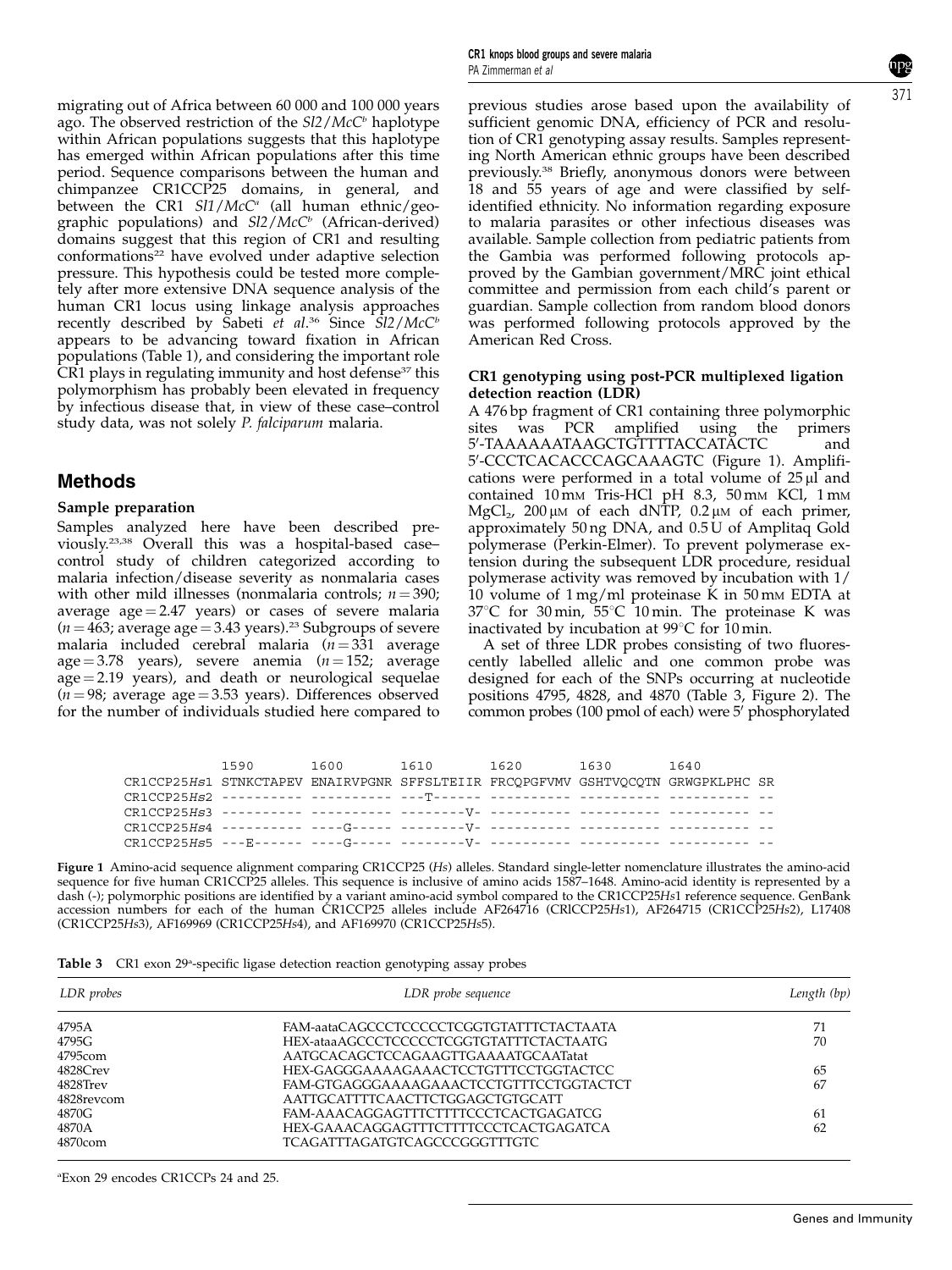

Figure 2 Post-PCR ligase detection reaction (LDR) genotyping assay.

in a volume of  $100 \mu l$  using  $10 U$  of T4 polynucleotide kinase and 1 mm ATP in 70 mm Tris-HCl buffer pH 7.6 containing  $10 \text{ mm}$  MgCl<sub>2</sub> and  $5 \text{ mm}$  dithiothreitol. After incubation at  $37^{\circ}$ C for 45 min, the T4 kinase was inactivated by the addition of  $20 \mu$ g of proteinase K in  $100 \,\mu$ l of TE buffer (10 mm Tris/HCl and 5 mm EDTA pH 8.0) and incubated at  $37^{\circ}$ C for 30 min. The proteinase K was inactivated by incubation at  $99^{\circ}$ C for 10 min.

Multiplexed LDR was performed in  $15 \mu l$  volumes of  $20 \text{ mm}$  Tris-HCl buffer pH 7.6 containing  $25 \text{ mm}$  KCl, 10 mм MgCl<sub>2</sub>, 1 mм NAD<sup>+</sup>, 10 mм DTT, 0.1% Triton X-100, 10  $\text{nm}$  (200 fmol) of each LDR probe, 2  $\mu$ l of PCR product, and 2 U of Taq DNA ligase. The reactions were prepared on ice and then hot-started by placing on PCR blocks preheated to  $95^{\circ}$ C. An initial 1 min denaturation at  $95^{\circ}$ C was followed by 15 thermal cycles of denaturation at 95 $\degree$ C for 15 s, annealing and ligation at 68 $\degree$ C for 4 min. The activity of the ligase was stopped after 15 cycles by cooling to  $4^{\circ}$ C and adding 2 µl of 100 mm EDTA.

Electrophoresis and detection of LDR products was performed on an ABI 3700 fluorescent DNA sequencer. To  $1 \mu$ l of LDR product was added  $10 \mu$ l Hi Di formamide and 0.01 µl of 8 nm ABI Genescan-500 Rox size standards. Product sizes were calculated relative to the standard by Genescan 3.5 using the second-order least-squares method. Automated allele calling of LDR products was performed using Genotyper 2.5 and standardized by assays performed on amplicons from cloned and sequenced allele-specific controls.

#### Hemoglobin (Hb) A/S genotyping

For individual samples lacking analysis of Hb A/S status, genotyping was performed following methods developed by Husain *et al*.<sup>39</sup> In these analyses, numerous samples examined previously were included.<sup>23</sup> All samples assayed in this, and the former study produced results that were 100% concordant (data not shown).

#### Statistical analysis

 $\chi^2$  and Fisher's exact tests were performed using Stat View 5.0.1 or SAS 8.02 (SAS Institute, Inc., Cary, NC,

USA). Tests comparing nonsynonymous (amino-acid changing; Ka) SNPs vs synonymous (amino-acid nonchanging; Ks) between allele-specific sequences were performed using MEGA2 (http://www.megasoftware. net).30 Briefly, modified Nei–Gojobori (Jukes–Cantor) tests were performed for all pairwise sequence comparisons among the human haplotypes reported in Figure 1 to determine the difference  $(Ka-Ks)$ ; standard errors (s.e.) were computed based upon 1000 bootstrap replicates. A further one-tailed Z-test  $(D/\sigma)$  was performed to determine the significance of each pairwise difference:  $Ka-Ks/(s.e.)$  where a score  $\ge 1.6$  attains a P-value of  $<$  0.05. An additional test of positive/adaptive selection was conducted by performing a McDonald–Kreitman test comparing the five human CR1CCP25 haplotypes with that for P. troglodytes (GenBank Acc# L24920).<sup>29</sup> This test was performed using DnaSP 3.53 (http:// www.ub.es/dnasp).40

## Acknowledgements

We thank L Miller, AG Palmer III, M Johnson, and E Eichler for helpful discussions during this study, and B Greenwood, D Kwiatkowski, CEM Allsopp, S Bennett, and N Anstey who contributed to conduct and design of the original case–control study. Funding support was provided by the National Institutes of Health (AI R01 42367 (JMM) and the Wellcome Trust (AVSH is a Wellcome Trust Principal Research Fellow and 055167 (JAR)).

## References

- 1 Carlson J et al. Human cerebral malaria: association with erythrocyte rosetting and lack of anti-rosetting antibodies. Lancet 1990; 336: 1457–1460.
- 2 Treutiger CJ et al. Rosette formation in Plasmodium falciparum isolates and anti-rosette activity of sera from Gambians with